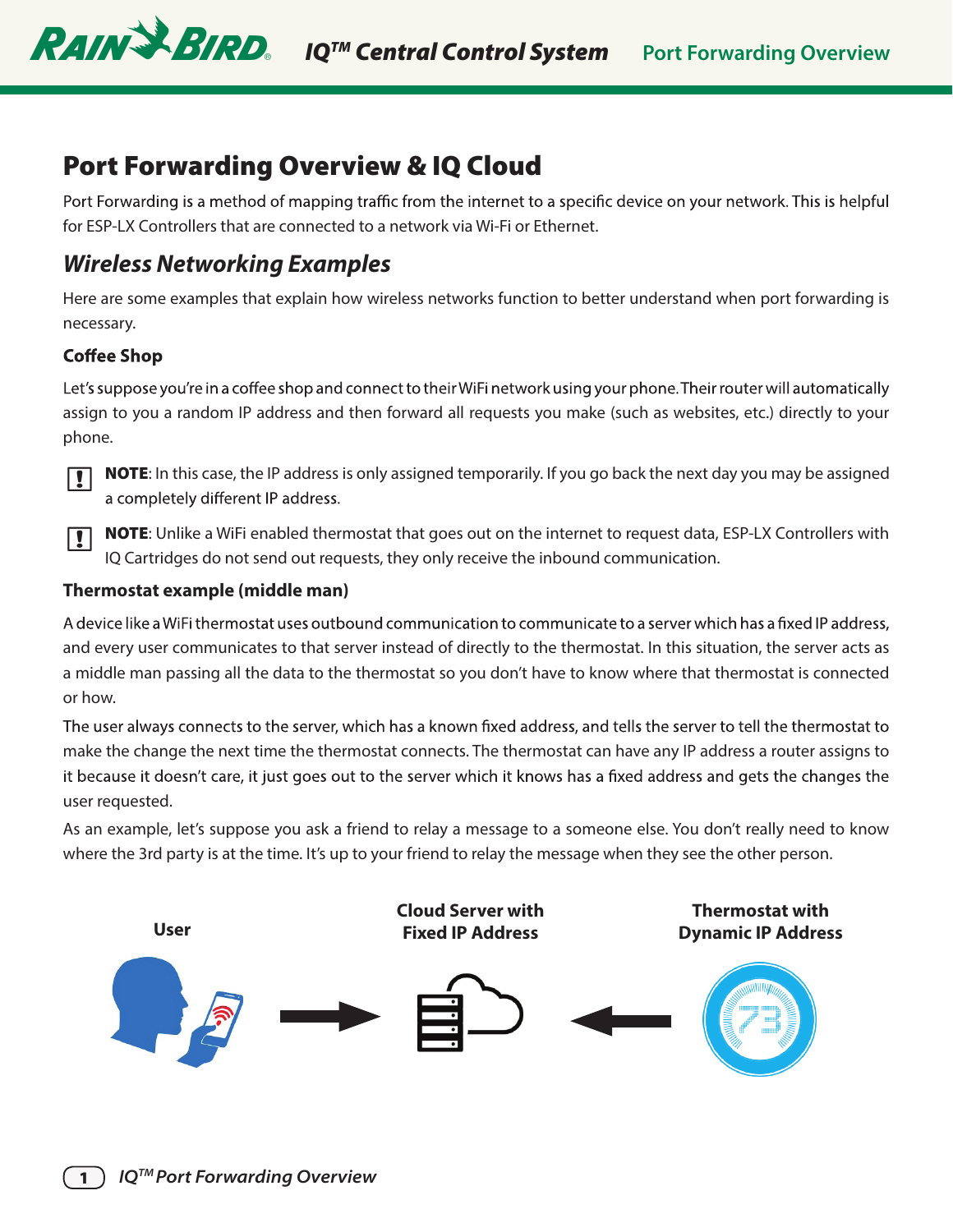## **IQ Cloud Example (relay)**

Users always connect to the IQ Cloud server with a known, fixed address that the IQ software knows to connect to. A user tells the IQ Cloud server what changes they would like, and unlike the thermostat example, the server must go relay these changes to the LX Controller, because the LX Controller will not check in with the server on its own.

Therefore, the IQ Cloud server must know the actual address of the LX Controller. Port forwarding is a way of publishing that address for the server to reach the LX controller. Using the same friend example, it's equivalent to telling a friend to go to a certain place and relay a message. The message is equally as important as the place they must go. Without both, the message will never be received.



# *Port Forwarding Setup*

Follow these steps to set up port forwarding. Cellular fees do not apply when WiFi or Ethernet connections are available.

- *1.* First we must tell the router to stop giving a random IP address to the LX Controller / IQ Cartridge every time it connects. Remember the coffee shop example.
- **NOTE:** Most users can skip this step because their router remembers devices and always assigns the same IP address. However, some (not all) routers, in the event of power loss erase any device allocation and assign IP addresses to all the connected devices at random when the power is restored.

The best way to make sure your router gives the LX Controller / IQ Cartridge the same IP address every time is to assign a static IP address in the router administration tools based on the MAC address of the device. Our MAC address for the IQ Cartridge is printed right on the back. This method is referred to as DHCP Reservation, which is a feature on routers. It is especially useful when you are setting up wired or wireless network devices such as printers, network storage, gaming device, or server computers that you want to have access using a specific IP address. Refer to your router manual to configure DHCP Reservation. When doing this, check the list of devices already connected to the router to make sure you aren't picking an IP address used by an existing device on the network. HINT: Googling or You Tube-ing your router model number and DHCP Reservation will often give you exactly the directions you need.

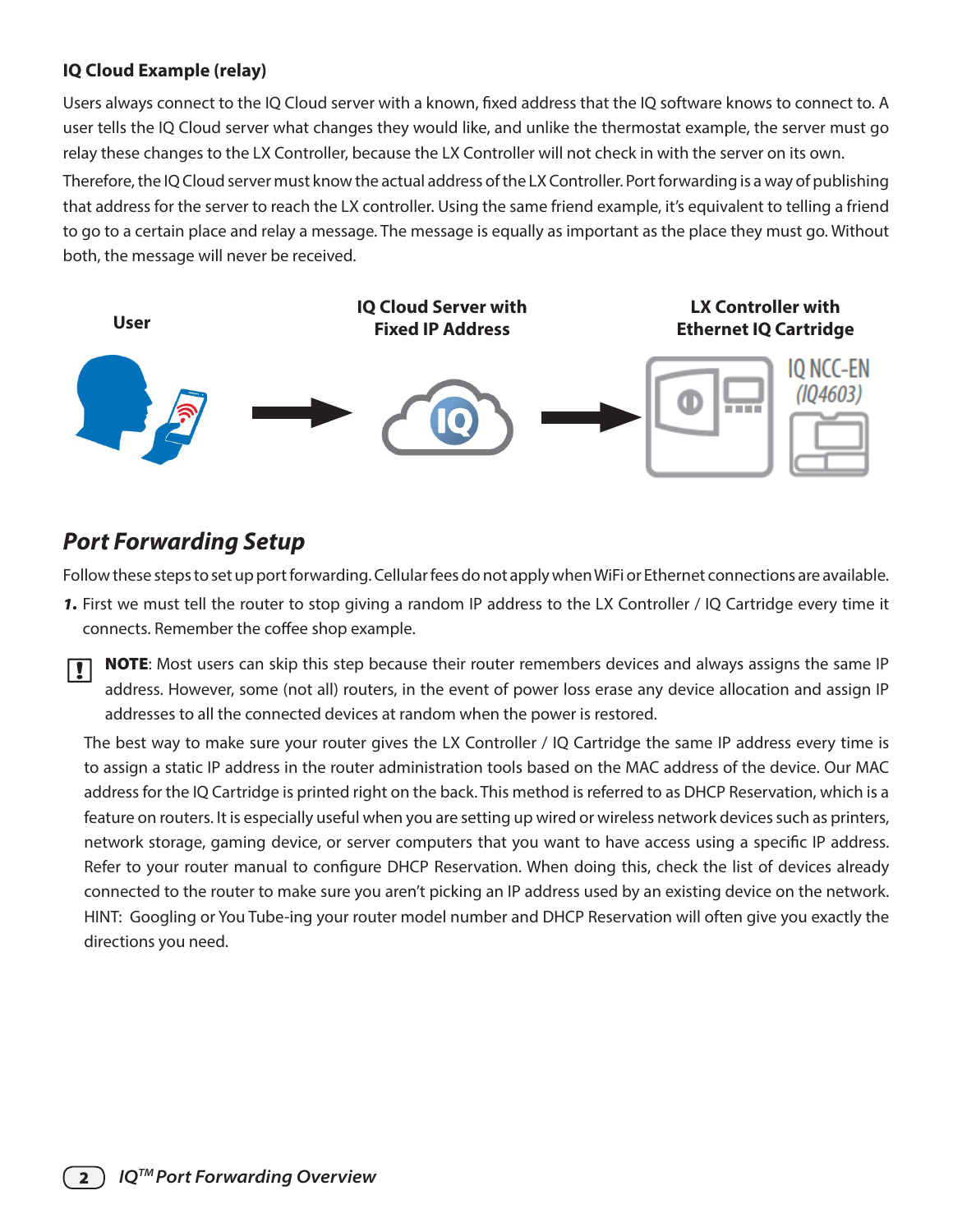*2.* Configure your Ethernet cartridge with the IP address you just reserved for it and the local router's information. Refer to example below for steps a through d. Please note if this is a WiFi cartridge, you will also need the WiFi SSID, encryption method, and WiFi password. These steps aren't depicted below.

| NCC Type:<br>Firmware Version:<br>Modem Version: | NCC-EN<br>V1.35<br>VERSION 0.22 Nov 30 2010 17:24:25 E |  |  |
|--------------------------------------------------|--------------------------------------------------------|--|--|
| Configuration Name:                              | NCC-EN 001                                             |  |  |
| IP Address:                                      | 192.168.0.75                                           |  |  |
| Port Number:                                     | 50005                                                  |  |  |
| Subnet Mask:                                     | 255 255 255 0                                          |  |  |
| Default Gateway:                                 | 68.8.5.216                                             |  |  |
| MAC Address:                                     | 00:08:00:D3:91:DD                                      |  |  |

- *a.* The IP Address is the local one you assigned using DHCP Reservation in Step 1 or the available IP address you chose if you skipped DCHP Reservation setup.
- **b.** Leave the port number as 50005 for the first cartridge you configure.

If this is the second be configured, pick a new port number. Hint: add 1 for each cartridge. Example: Cartridge 2 will use 50006, Cartridge 3 will use 50007, etc.

- *c.* The subnet mask should be 255.255.255.0
- *d.* The default gateway is the local address of the router on the home network. The best way to find this from a windows computer is click Start > All Programs > Accessories > Command Prompt. When Command Prompt is open, type the following command "ipconfig" In this example the default gateway is 68.8.5.216.

```
Ethernet adapter Local Area Connection:
```

```
Connection-specific DNS Suffix<br>Link-local IPv6 Address . . .
                                             н
                                               rainbird.local
                                               fe80::7104:14be:1a0f:af7e%10
IPv4 Address.
                                                     168.149.129
                                             ı.
Subnet Mask .
Default Gateway .
                                                68.8.5.216
```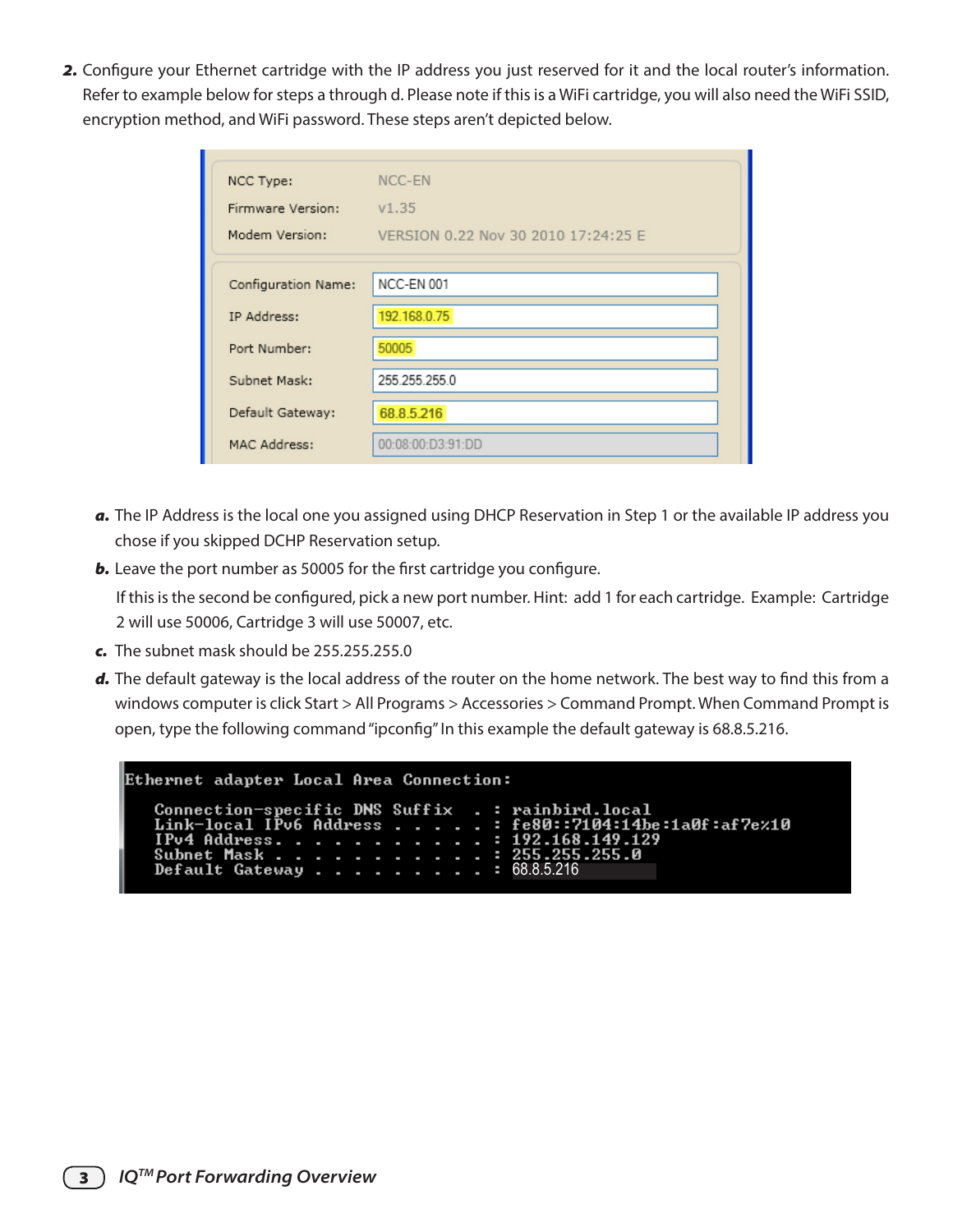- *3.* If you would like to use a WiFi network, instead of bringing an ethernet cable to the location of the LX Controller, you will need a WiFi-to-ethernet adapter, sold separately. Step by step instructions for these devices, as well as a setup video for the model we found that best fits inside the LX cabinet (NETGEAR WNCE2001) can be found at www.rainbird.com/iq under the Resources section.
- *4.* Finally, we must enable port forwarding in the router. All the data exchanged on the internet goes through numbered ports. Our IQ cartridges are setup by default to use port 50005. The way port fowarding works is that the IQ Cloud server will send the requested changes for the LX Controller to router at the site. The router sees that the data is coming in on a pre-defined port and routes it to the IP Address that you tell it to. Every router has a different way to enable port forwarding and we've created step by step instructions for many popular brands of routers at www.rainbird.com/iq under the Resources section. The thing to remember is that you will need to do this for each cartridge and use a different port number and ip address for each cartridge both in the port forwarding assigment. Examples:

## **CONTROLLER 1**